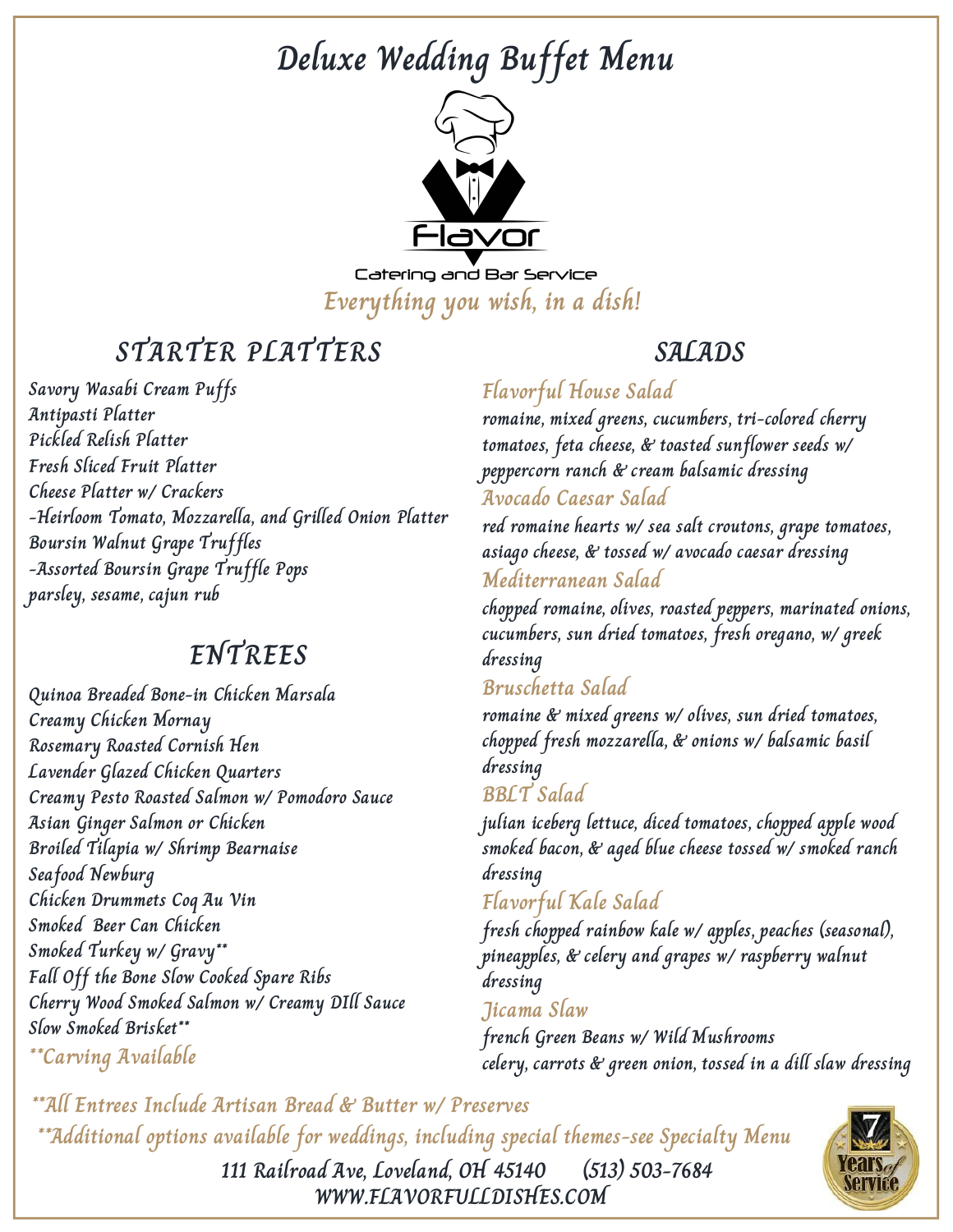

Catering and Bar Service **Everything you wish, in a dish!**

## **CARVING STATION**

#### **SIDES**

**Roast Beef w/ Gravy & Creamy Horseradish \$4.99 per person Slow Smoked Brisket \$5.99 per person Roasted or Smoked Turkey \$3.99 per person Ham w/ Pineapple Glaze \$3.99 per person Roast Pork w/ Berry Demi Glace \$4.99 per person Roast Pork Loin Roulade \$6.99 per person Beef Tenderloin w/ Bearnaise & Creamy Horseradish \$10.95 per person Prime Rib w/ Aujus & Creamy Horseradish \$10.95 per person Leg of Lamb w/ Mint Jelly \$12.95 per person**

**\*\*Desserts available by request and can be \$3.95 per person added to your order**

**Normandy Vegetable Medley Grilled Asparagus Sauteed Broccoli & French Carrots Amaretto Glazed Carrots Ratatouille Slow Cooked Greens Wilted Balsamic Muscling Greens French Green Beans w/ Wild Mushrooms Grilled Vegetable Succotash Celery Root Potato Puree Lemon Thyme Macaroni & Cheese Truffled Mashed Potatoes Gratin of Potato Leek Creamy Wild Rice Orzo w/ Pesto**

## **PASTA STATION**

**Two Pastas, Two Sauces \$2.95 per person Three Pastas, Three Sauces \*\*Pasta cooked fresh to order on -site**

**\*\*Additional options available for weddings, including special themes-see Specialty Menu**



**111 Railroad Ave, Loveland, OH 45140 (513) 503-7684 WWW.FLAVORFULLDISHES.COM**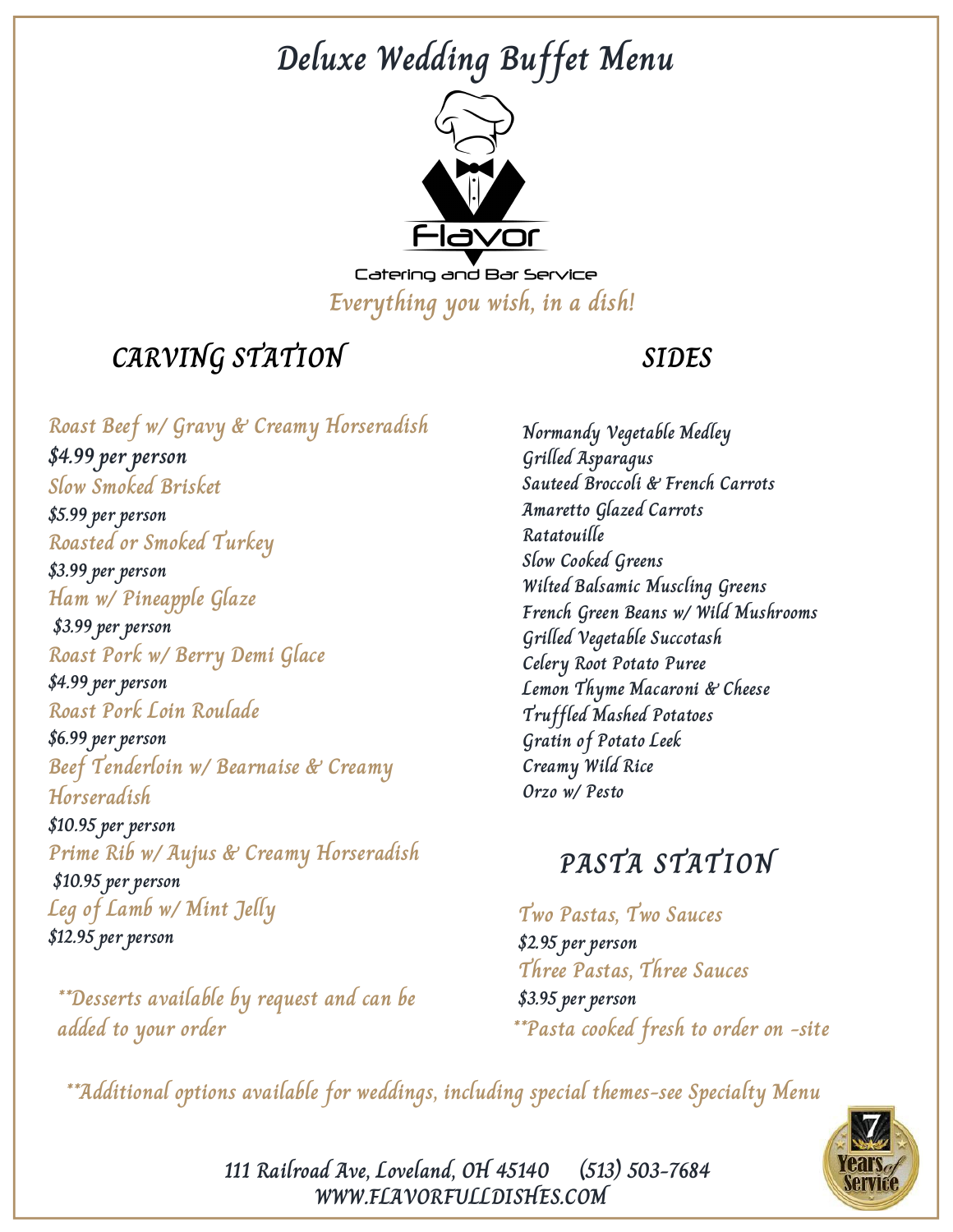

Catering and Bar Service **Everything you wish, in a dish!**

# **SPECIALTY STATIONS**

#### **Seven Cheese Macaroni & Lemon Thyme Mac**

**Toppings: bacon, chicken, pico de gallo, sausage \$8.95 per person**

#### **Quesadilla Station**

**On-site cooked chicken, pork, cheese, & vegetable options Toppings: pico de gallo, sour cream, pickled cabbage, guacamole, roast corn & black beans, spinach, limes \$8.95 per person**

### **Flavorful Joe Slider Station**

**(Chef Harney's Sloppy Joe) Beef & Chicken Joe (Black Bean upon request) Toppings: assorted cheese, pickles, pineapple slaw, lettuce, caramelized onions \$10.95 per person**

#### **French Fry Station**

**fresh cut Idaho, sweet potato, saratoga chips Sauces: honey BBQ, ketchup, sriracha cilantro mayo, creamy herb ranch Hot Toppings: craft beer cheese, bacon, flavorful Joe (beef) \$10.95 per person**

# **SNACK STATION ADD-ON**

#### **Hot Dip Assortment**

**\$2.95 per person Bar Snacks (Chips, Pretzels, etc.) \$1.50 per person Shrimp & Grits Table \$4.95 per person Salad Bar \$3.45 per person Passed Assorted Hors d'oeuvre \$4.95 per person Chocolate Fountain Station \$5.95 per person**

# **WEDDING STATION DINNER PACKAGE**

**Pick 4 specialty or add-on stations \$28.95 per person**

**Pick 6 specialty or add-on stations \$48.95 per person**

**\*\*Desserts available by request and can be added to your order**



**111 Railroad Ave, Loveland, OH 45140 (513) 503-7684 WWW.FLAVORFULLDISHES.COM**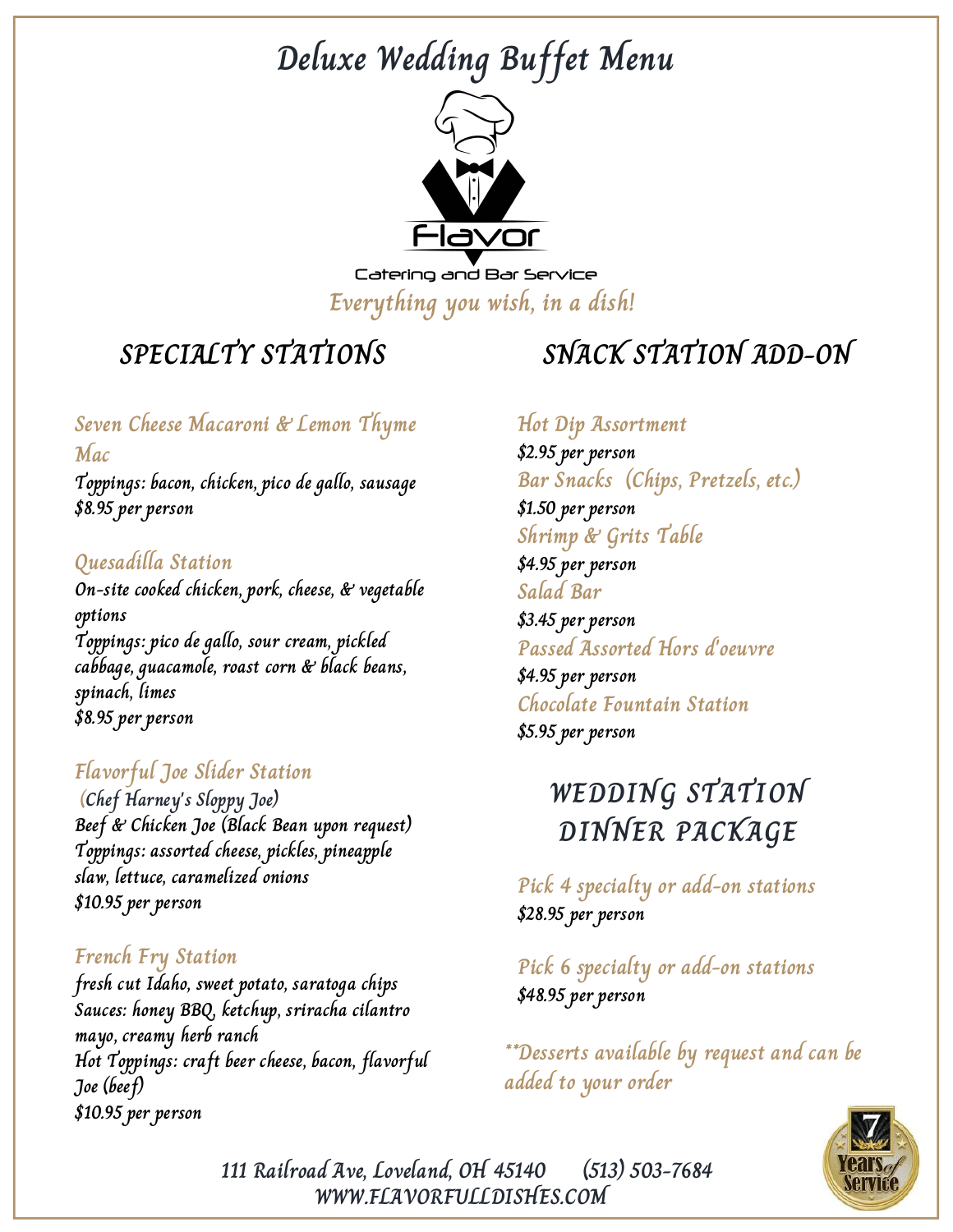# **Deluxe Wedding Menu**



Catering and Bar Service **Everything you wish, in a dish!**

# **COCKTAIL HOUR**

**Choose Four items- \$6.00 per person or Choose Eight items- \$8.00 per person**

## **HOT HORS D'OEUVRES**

**Pretzel Buckeyes w/ Craft Beer Cheese Heirloom Tomato Bruschetta w/ Smoked Mozzarella Swedish Meatballs House Chips With Dip, ( Choice up to two dips)- Spinach Artichoke - Buffalo Chicken - Quesa - Pumpkin ( Seasonal) - BaBa Ganoush/ Tabouli - Crab Dip (\$2 extra) Bourbon Brown Sugar Bacon Wraps Ranch Seasoned Chicken Fingers Buffalo Chicken Rolls Loaded Potato Bites Veggie/Cheese Quesadillas Beef or Chicken Epanadas ( \$2 extra)**

## **COLD HORS D'OEUVRES**

**Add, Cocktail Hour, \$6 per person (Choose 4)\$8 per person ( Choose 8) Cold Veggie Shooters Fresh Fruit Kabobs Charcuterie Meat/ Cheese Platter Assorted Cheese Platter Boursin Walnut Grape Truffles Caprese Kabobs Assorted Popcorn Shrimp Cocktail Cups Assorted Homemade Sushi 9 ( \$2 extra)**

## **DESSERT OPTIONS**

#### **Individually Priced or Choose Four - \$5.50 per person**

**Wedding Cake (Average)- \$3.00-\$5.00 per person Assorted Doughnut Bar-\$3.50 per person Assorted Mini Cheesecakes- \$3.50 per person Assorted Dessert Bites- \$3.50 per person** (Brownies, Cookies, Lemon Bars, Blondies, Mini Cupcakes)

**Homemade Mini Cobblers- \$3.50 per person** (Apple, Peach, Blueberry, Strawberry Rhubarb) **Custom Monogrammed Cookies- \$4.00 per person Assorted Cake Pops- \$4.00 per person Gourmet Assorted Cupcakes-\$4.00 per person**



**111 Railroad Ave Loveland, OH 45140 (513) 503-7684 WWW.FLAVORFULLDISHES.COM**